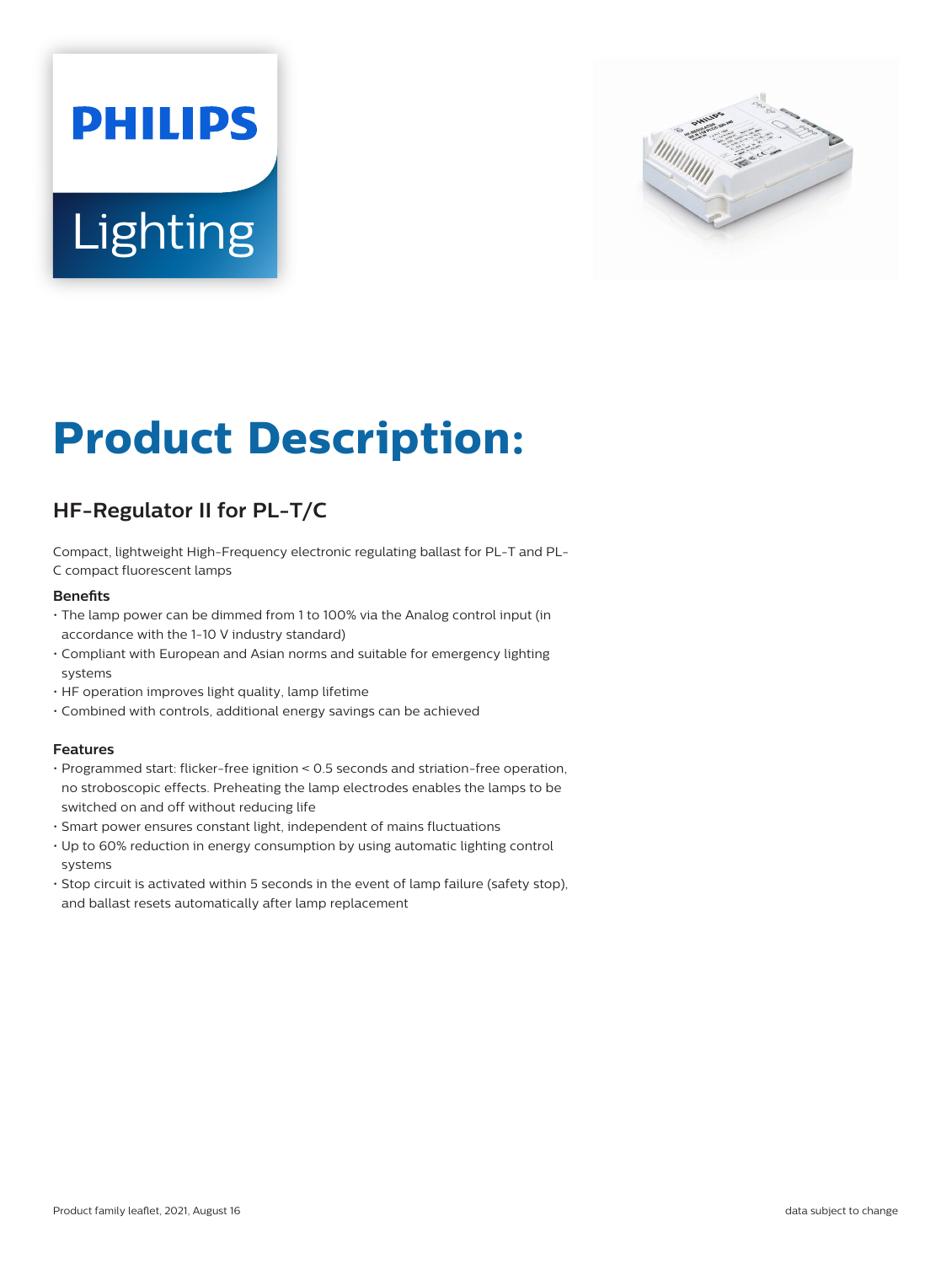### **HF-Regulator II for PL-T/C**

#### **Application**

- 1 10V installations with daylight linking and/or movement detection (energy saving)
- 1 10V installations with remote control systems (comfort)
- Installations with emergency back-up according to VDE 0108-100 / EN 60598-2-22
- Installations with daylight-linked and remote control systems
- Installations with infrared remote control systems
- Conference rooms
- Cinemas
- Department stores, shops, supermarkets
- Office buildings: insurance companies, banks, government ministries
- Hospitals
- Hotels

#### **Versions**



#### **Dimensional drawing**



| Product                           | D1 | C1 | A1    | A <sub>2</sub> | R1   | B2   |
|-----------------------------------|----|----|-------|----------------|------|------|
| HF-R126-42 PL-T/C EII 4.5 mm 33.0 |    |    | 123.0 | 111.O          | 79.O | 67.0 |
| 220-240V 50/60Hz                  |    | mm | mm    | mm             | mm   | mm   |